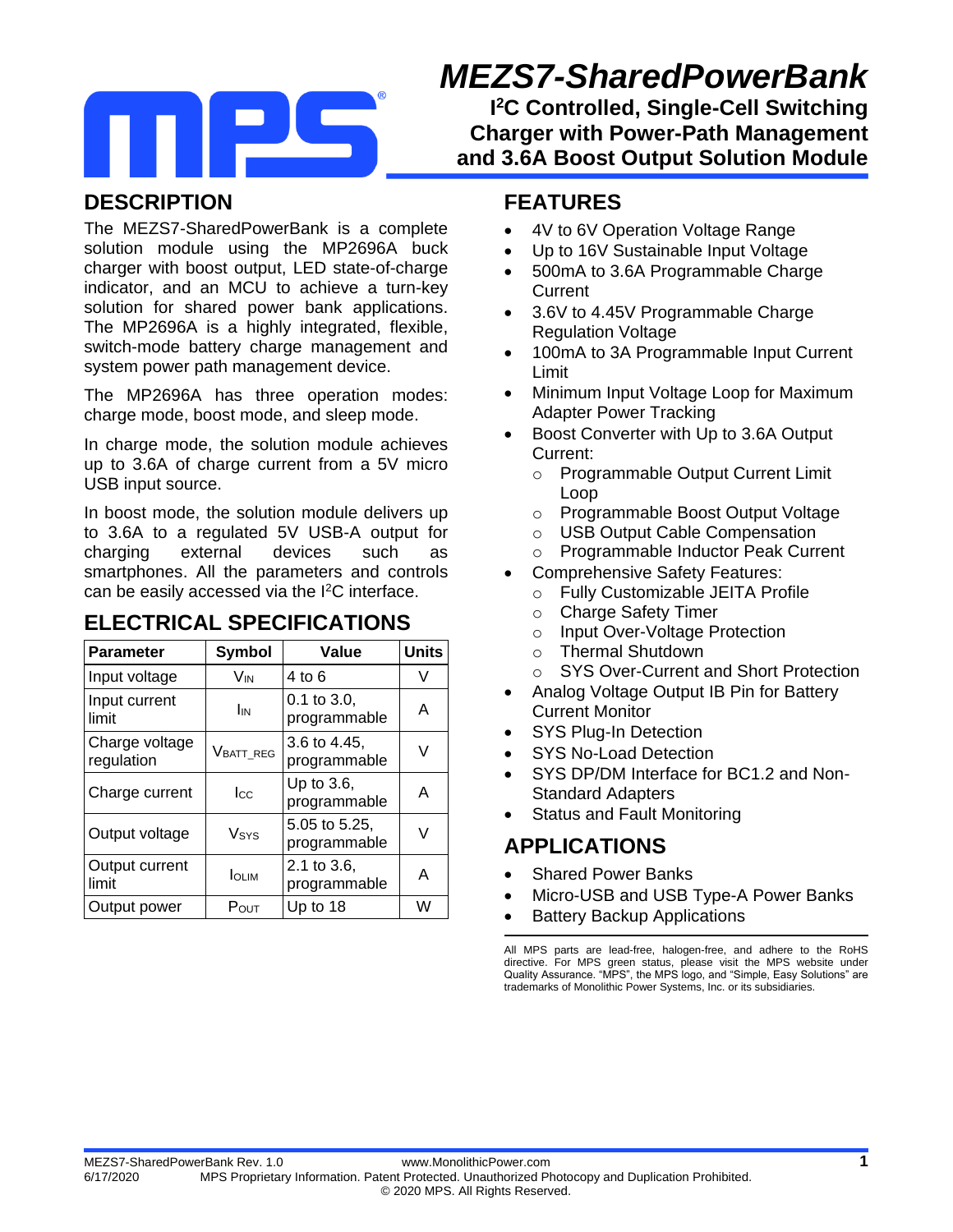

#### **MEZS7-SHAREDPOWERBANK SOLUTION MODULE**



**(LxWxH) 6.35cmx6.35cmx1.2cm**

| <b>Board Number</b>   | <b>MPS IC Number</b> |  |
|-----------------------|----------------------|--|
| MEZS7-SharedPowerBank | MP2696AGQ-0000       |  |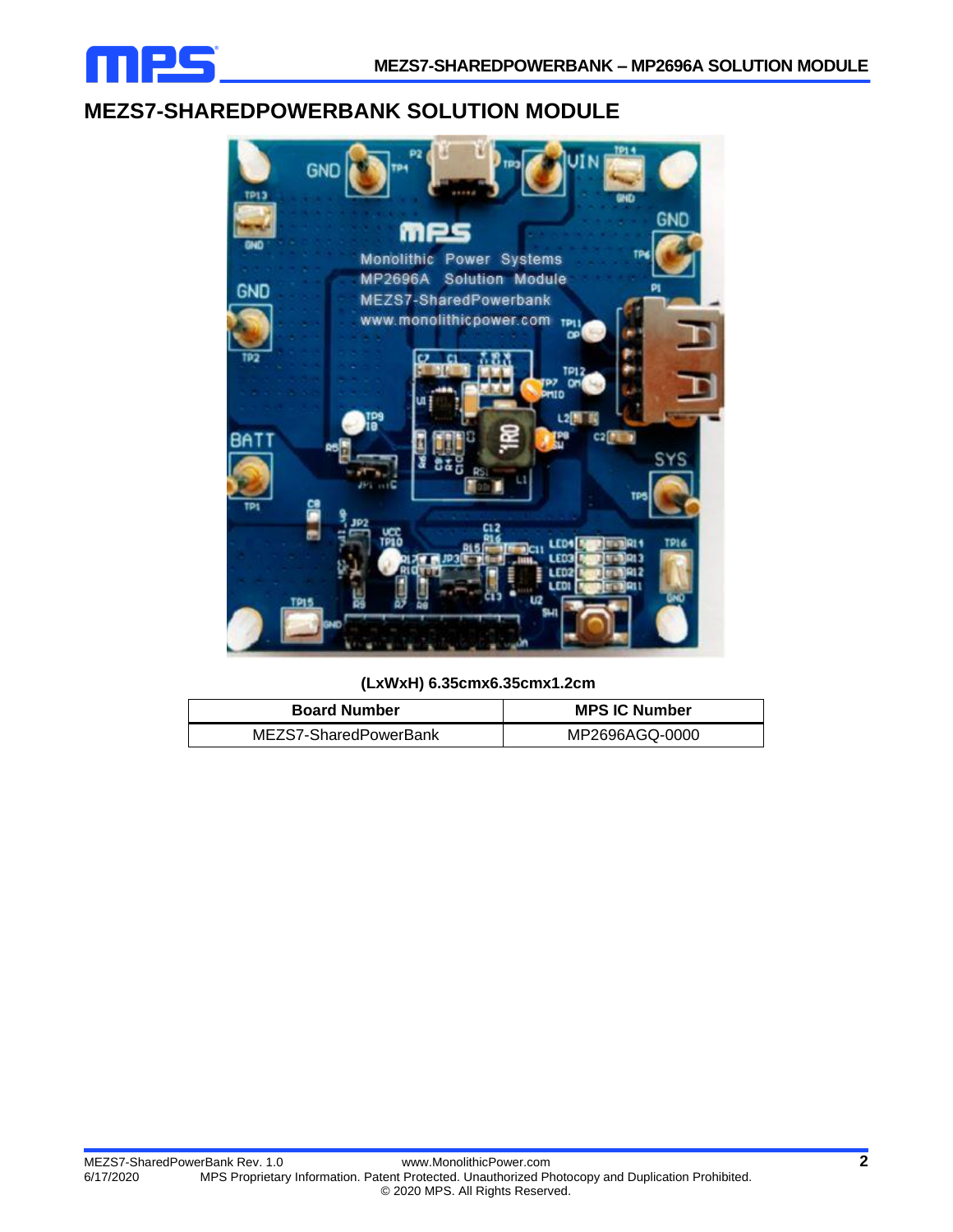

# **QUICK START GUIDE**

#### **MCU Mode:**

- 1. Connect the battery pack to the BATT (TP1) and GND (TP2) connectors. Ensure the battery positive/negative terminals are not reverse connected.
- 2. If using a battery emulator, preset the battery emulator to 3.8V/5A and turn off the emulator. Connect to BATT (TP1) and GND (TP2), then turn on the emulator output.
- 3. Plug in the input adapter to the micro-USB port (P2), or connect the input power source (5V/3A) to the VIN (TP3) and GND (TP4) terminals. The MP2696A should start charging the battery.
- 4. To test the boost output, plug in the load USB cable to the USB-A (P1) port, or add the load on the SYS (TP5) and GND (TP6) terminals. The boost should start automatically.
- 5. Pressing the SW1 button also activates the SYS output.
- 6. If no load is present at the SYS output after 32 seconds, the MP2696A turns off boost mode and enters sleep mode automatically.
- 7. Charge first to avoid BATT UVLO lockout.
- 8. Contact MPS for information regarding the MCU code.

#### **I <sup>2</sup>C Communication Interface Mode:**

- 1. Install the USB communication interface driver on the computer, and connect the communication interface to the SCL/GND/SDA connector on the board.
- 2. Remove the shunts on JP2 and JP3.
- 3. Connect the battery pack to the BATT (TP1) and GND (TP2) connectors. Ensure the battery positive/negative terminals are not reverse connected.
- 4. If using a battery emulator, preset the battery emulator to 3.8V/5A and turn off the emulator. Connect to BATT (TP1) and GND (TP2), then turn on the emulator output.
- 5. Verify that the USB communication interface connects the MP2696A to the computer successfully (the GUI will show no warning notification of unsuccessful connection).
- 6. The charging and boost parameters can be controlled by the GUI interface.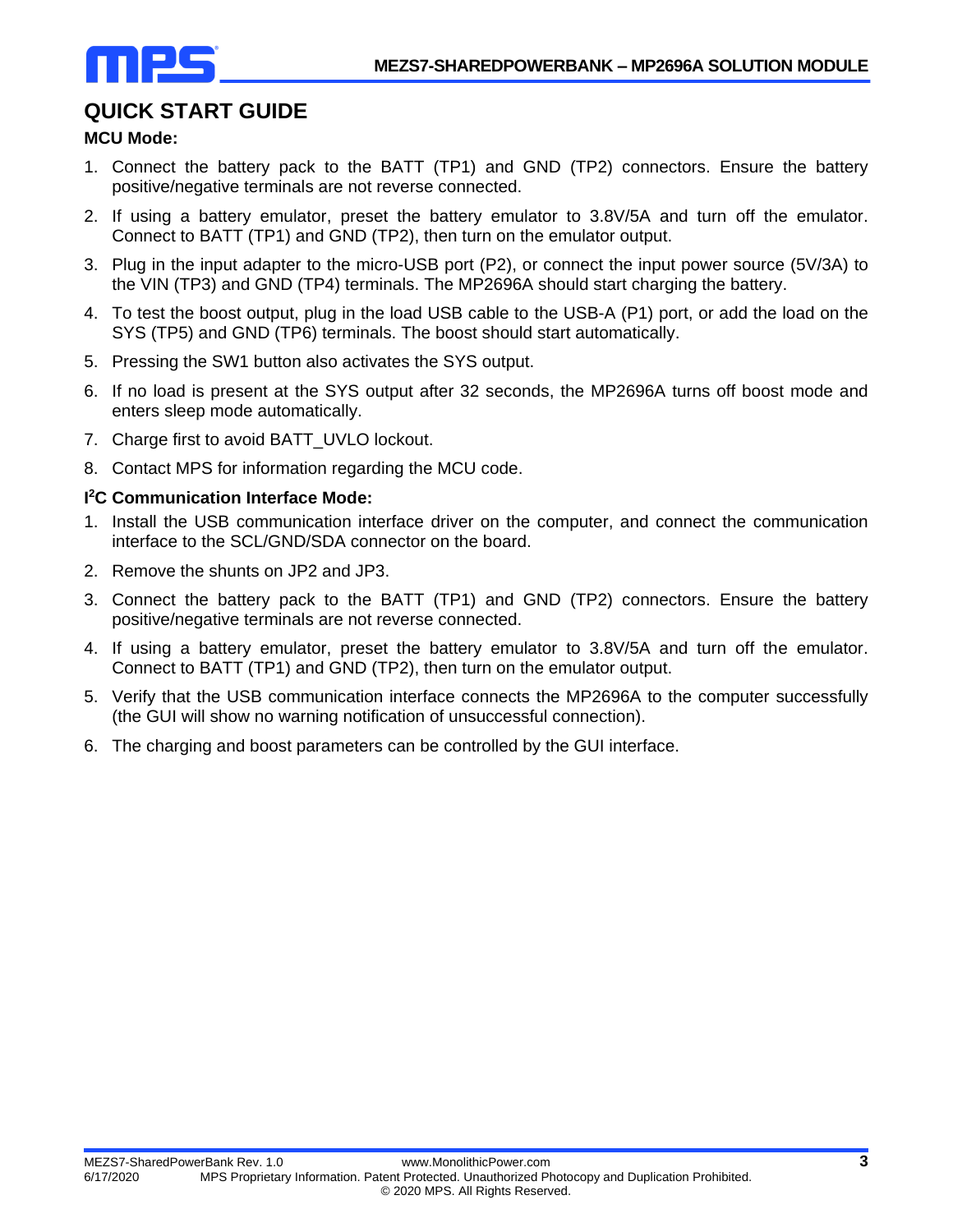

# **SOLUTION MODULE SCHEMATIC**



**Figure 1: Solution Module Schematic**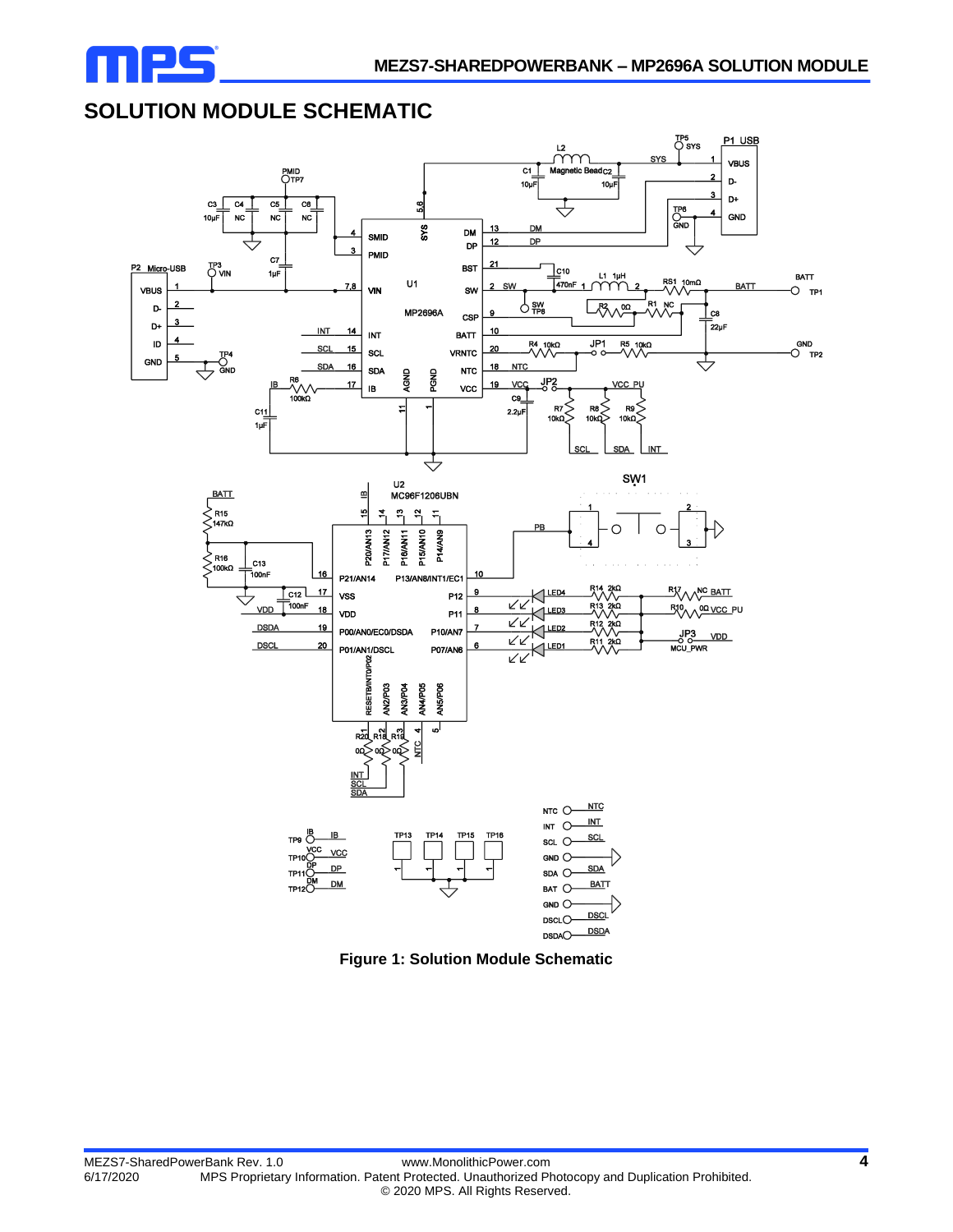

# **CONNECTIONS**

#### **Table 1: Connectors**

| <b>Connectors</b>        | <b>Description</b>                             |
|--------------------------|------------------------------------------------|
| TP1/BATT                 | Connect to the battery pack positive terminal. |
| TP2/GND                  | Connect to the battery pack negative terminal. |
| TP3/VIN                  | Connect to the input source positive terminal. |
| TP4/GND                  | Connect to the input source negative terminal. |
| P2/micro-USB power input | Connect to the input power adapter.            |
| TP5/SYS                  | Power bank output positive terminal.           |
| TP6/GND                  | Power bank output negative terminal.           |
| P1/USB-A power output    | Power bank output USB receptacle.              |
| SCL/SDA/GND/INT          | $12C$ connector.                               |
| <b>NTC</b>               | Connect to the external thermistor.            |
| DSCL/DSDA/GND            | MCU programming terminal.                      |

#### **Table 2: Jumpers and Shunts**

| <b>Jumpers</b>  | <b>Description</b>                                                           | <b>MCU Mode Default</b> | <b>I<sup>2</sup>C</b> Communication<br><b>Interface Mode Default</b> |
|-----------------|------------------------------------------------------------------------------|-------------------------|----------------------------------------------------------------------|
| JP1             | Connect to the on-board NTC divider.                                         | Installed               | Installed                                                            |
| JP <sub>2</sub> | Connect the 10k $\Omega$ pull-up resistors to<br>VCC, for SCL, SDA, and INT. | Installed               | Uninstalled                                                          |
| JP3             | MCU power from BATT.                                                         | Installed               | Uninstalled                                                          |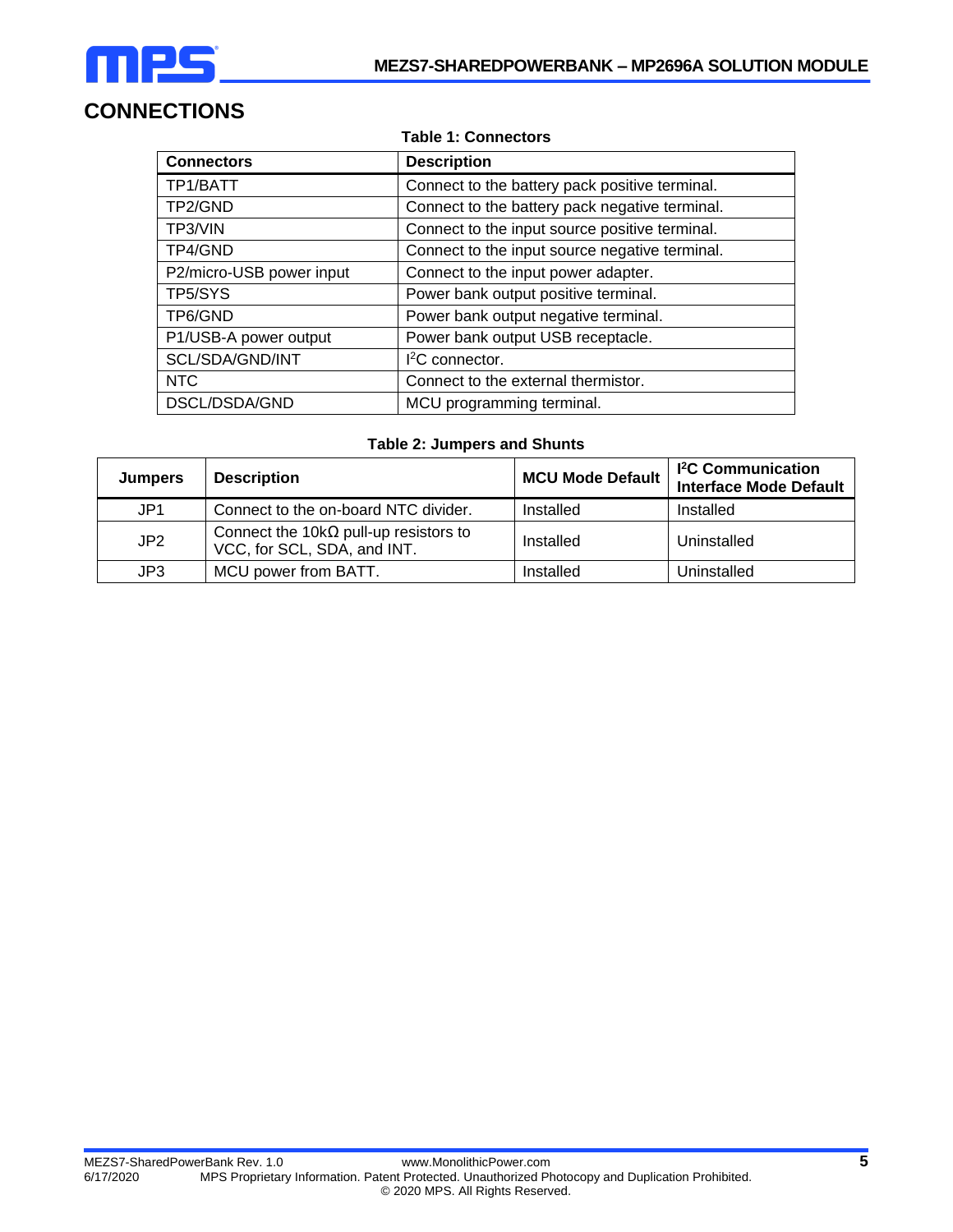

# **MEZS7-SHAREDPOWERBANK BILL OF MATERIALS**

| Qty                     | Ref                                                                | Value              | <b>Description</b>                          | Package    | <b>Manufacturer</b> | <b>Manufacturer P/N</b>      |
|-------------------------|--------------------------------------------------------------------|--------------------|---------------------------------------------|------------|---------------------|------------------------------|
| $\overline{2}$          | C1, C2                                                             | $10\mu F$          | Capacitor, 16V, X5R                         | 0805       | Murata              | GRM21BR61C106K<br>E15L       |
| $\mathbf{1}$            | C <sub>3</sub>                                                     | $10\mu F$          | Capacitor, 16V, X5R                         | 1206       | Murata              | GRM319R60J106K<br>E19        |
| 3                       | C4, C5, C6                                                         | <b>NC</b>          | Capacitor, 16V, X5R                         | 0805       | Murata              | GRM21BR61C106K<br>E15L       |
| $\mathbf{1}$            | C7                                                                 | $1\mu F$           | Capacitor, 16V, X5R                         | 0805       | Murata              | <b>GRM21BR71C105K</b><br>A01 |
| $\mathbf{1}$            | C <sub>8</sub>                                                     | $22\mu F$          | Capacitor, 10V, X7S                         | 0805       | <b>TDK</b>          | C2012X7S1A226M               |
| 1                       | C <sub>9</sub>                                                     | $2.2\mu F$         | Ceramic capacitor, 10V,<br>X <sub>5</sub> R | 0603       | Murata              | GRM188R71A225K<br>E15D       |
| 1                       | C10                                                                | 470nF              | Ceramic capacitor, 25V,<br>X7R, 0603        | 0603       | <b>TDK</b>          | C1608X7R1E474K               |
| $\mathbf{1}$            | C <sub>11</sub>                                                    | $1 \mu F$          | Ceramic capacitor, 10V,<br>X7R, 0603        | 0603       | <b>LION</b>         | 0603B105K100T                |
| $\overline{2}$          | C12, C13                                                           | 100 <sub>n</sub> F | Capacitor, 16V, X7R,<br>0603, 100nF         | 0603       |                     | GCM188R71C104K<br>A37D       |
| 6                       | TP1, TP2,<br>TP3, TP4,<br><b>TP5, TP6</b>                          |                    | Connector, 2.0mm                            | <b>DIP</b> |                     |                              |
| $\overline{2}$          | <b>TP7, TP8</b>                                                    |                    | Test point, orange                          | <b>DIP</b> |                     |                              |
| $\overline{\mathbf{4}}$ | TP9, TP10,<br>TP11, TP12                                           |                    | Test point, white                           | <b>DIP</b> |                     |                              |
| 9                       | DSCL,<br>DSDA, GND,<br>GND, INT,<br>NTC, SCL,<br>SDA, BAT          |                    | Connector                                   | <b>DIP</b> |                     |                              |
| 3                       | JP1, JP2,<br>JP3                                                   |                    | Jumper                                      | <b>DIP</b> |                     |                              |
| 4                       | TP13, TP14,<br>TP15, TP16                                          |                    | Connector, GND                              | <b>SMT</b> |                     |                              |
| 1                       | L1                                                                 | $1\muH$            | Inductor, 1µH, 10A                          | <b>SMD</b> | Wurth               | 74437349010                  |
| $\mathbf{1}$            | L2                                                                 | <b>Bead</b>        | Magnetic bead, 3A                           | 805        | Wurth               | 742792063                    |
| $\overline{\mathbf{4}}$ | LED1, LED2,<br>LED3, LED4                                          | LED                | Red LED                                     | 0805       |                     | BL-HUF35A-TRB                |
| 1                       | P <sub>1</sub>                                                     |                    | USB-A                                       |            |                     |                              |
| 1                       | P <sub>2</sub>                                                     |                    | Micro-USB                                   |            |                     |                              |
| $\overline{2}$          | R1, R17                                                            | NC                 | Film resistor                               |            |                     |                              |
| 5                       | R <sub>2</sub> , R <sub>10</sub> ,<br>R18, R19,<br>R <sub>20</sub> | 0Ω                 | Film resistor, 5%                           | 0603       | Yageo               | RC0603JR-070RL               |
| $\overline{2}$          | R4, R5                                                             | $10k\Omega$        | Film resistor, 1%                           | 0603       | Yageo               | RC0603FR-0710KL              |
| $\mathbf{1}$            | R <sub>6</sub>                                                     | $100k\Omega$       | Film resistor, 5%                           | 0603       | Yageo               | RC0603JR-07100KL             |
| 3                       | R7, R8, R9                                                         | $10k\Omega$        | Film resistor, 5%                           | 0603       | Yageo               | RC0603JR-0710K               |
| 4                       | R11, R12,<br>R13, R14                                              | $2k\Omega$         | Film resistor, 5%, 1/10W                    | 0603       | LIZ<br>Electronics  | CR0603JA0202G                |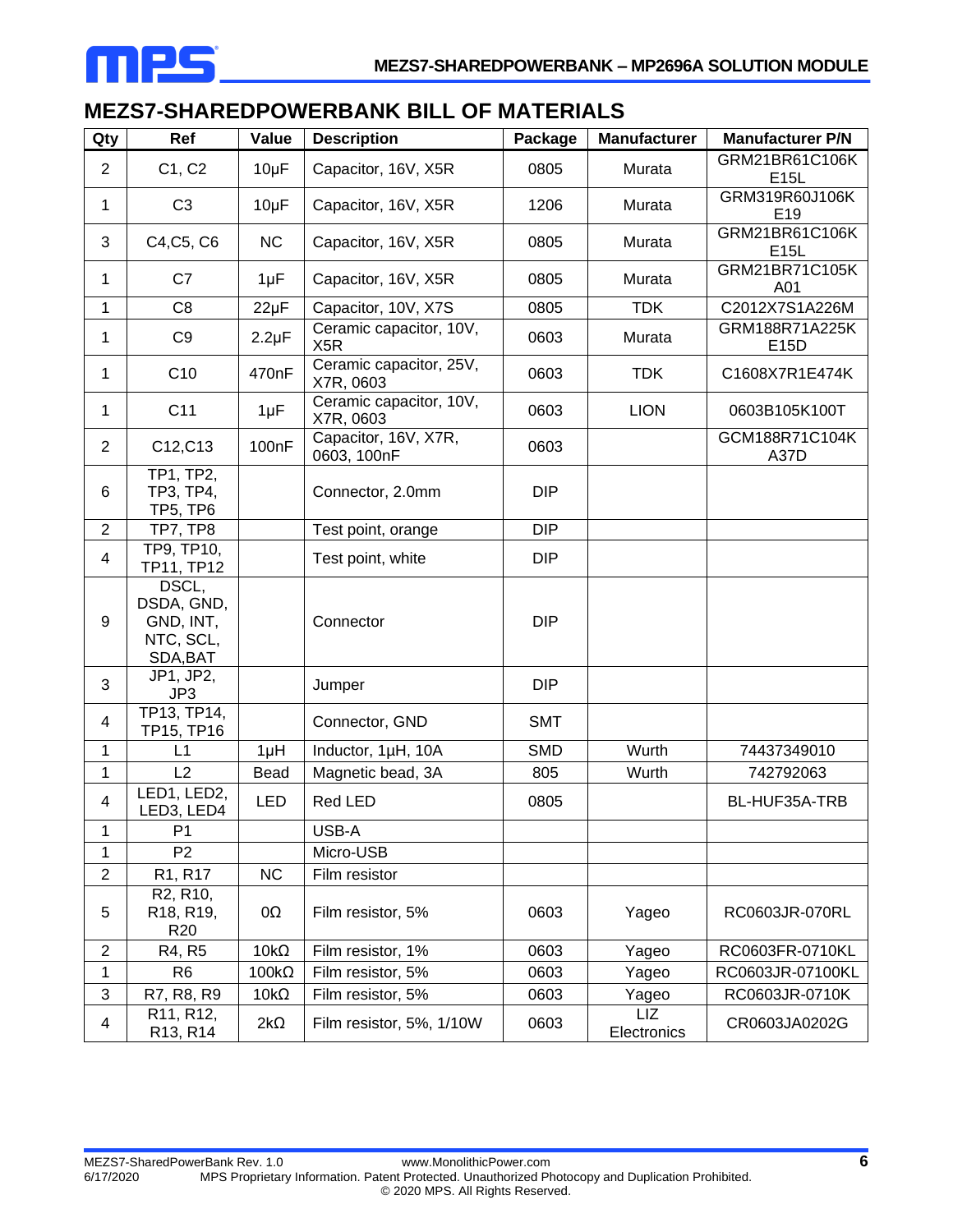

# **MEZS7-SHAREDPOWERBANK BILL OF MATERIALS** *(continued)*

| Qty | Ref              | Value               | <b>Description</b>                | Package                 | <b>Manufacturer</b>          | <b>Manufacturer P/N</b>     |
|-----|------------------|---------------------|-----------------------------------|-------------------------|------------------------------|-----------------------------|
|     | R <sub>15</sub>  | 147k $\Omega$       | Film resistor, 1%                 | 0603                    | Yageo                        | RC0603FR-<br>07147KL        |
|     | R <sub>16</sub>  | $100k\Omega$        | Film resistor, 1%                 | 0603                    | Yageo                        | RC0603FR-<br>07100KL        |
|     | R <sub>S</sub> 1 | $10 \text{m}\Omega$ | Film resistor, 1%, 1/4W           | 1206                    | Yageo                        | <b>RL1206FR-</b><br>070R01L |
|     | SW <sub>1</sub>  | <b>Button</b>       | Push button, SM<br>4mmx10mmx1.5mm |                         |                              |                             |
|     | U <sub>1</sub>   | MP2696A             | Single-cell switching<br>charger  | QFN-21<br>(3mmx3mm)     | <b>MPS</b>                   | MP2696AGQ-0000              |
|     | U <sub>2</sub>   | <b>MCU</b>          | Microcontroller                   | <b>QFN</b><br>(3mmx3mm) | <b>ABOV</b><br>Semiconductor | MC96F1206UBN                |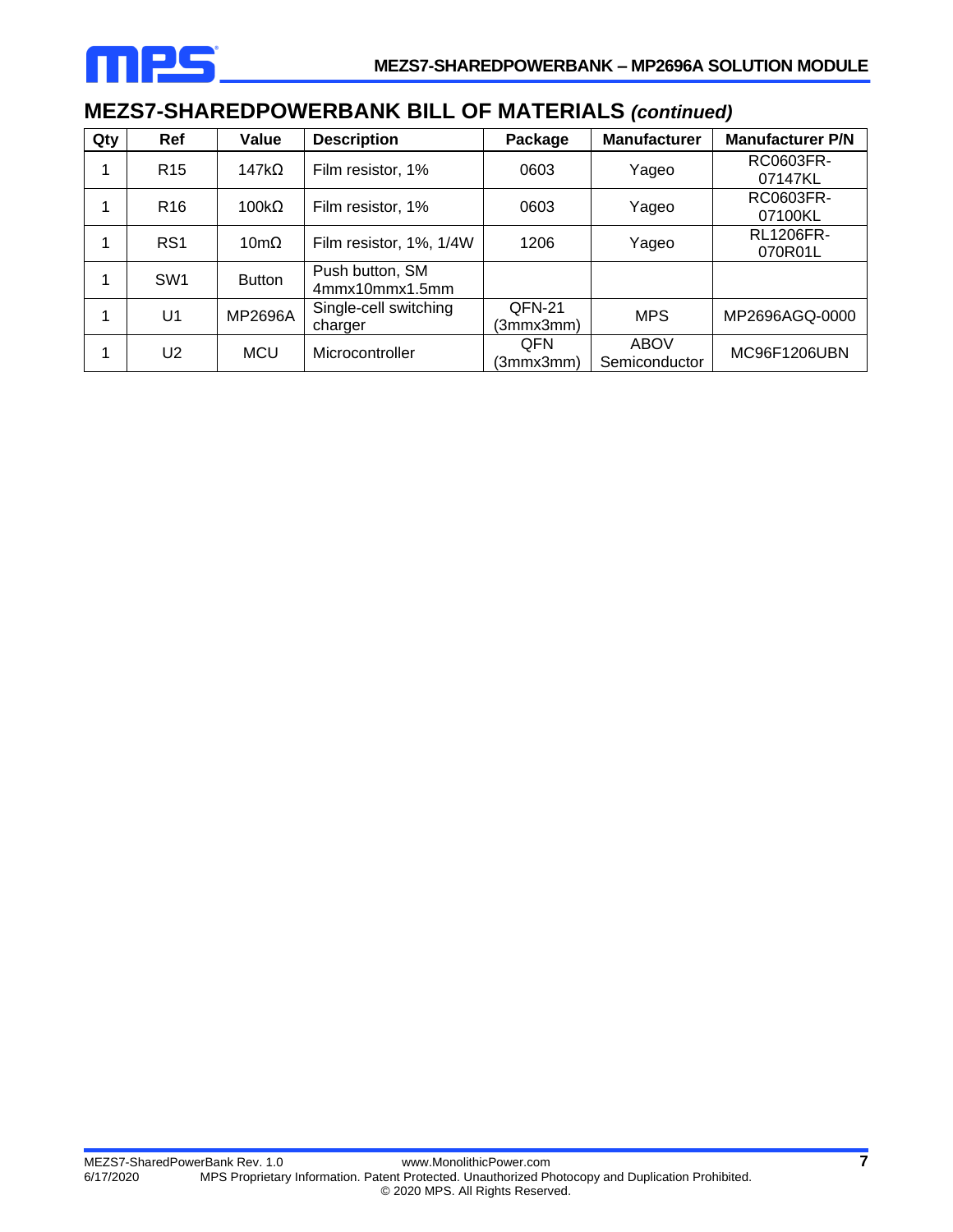

# **PCB LAYOUT**



**Figure 2: Top Silk Layer Figure 3: Top Layer**





**Figure 4: Bottom Layer**